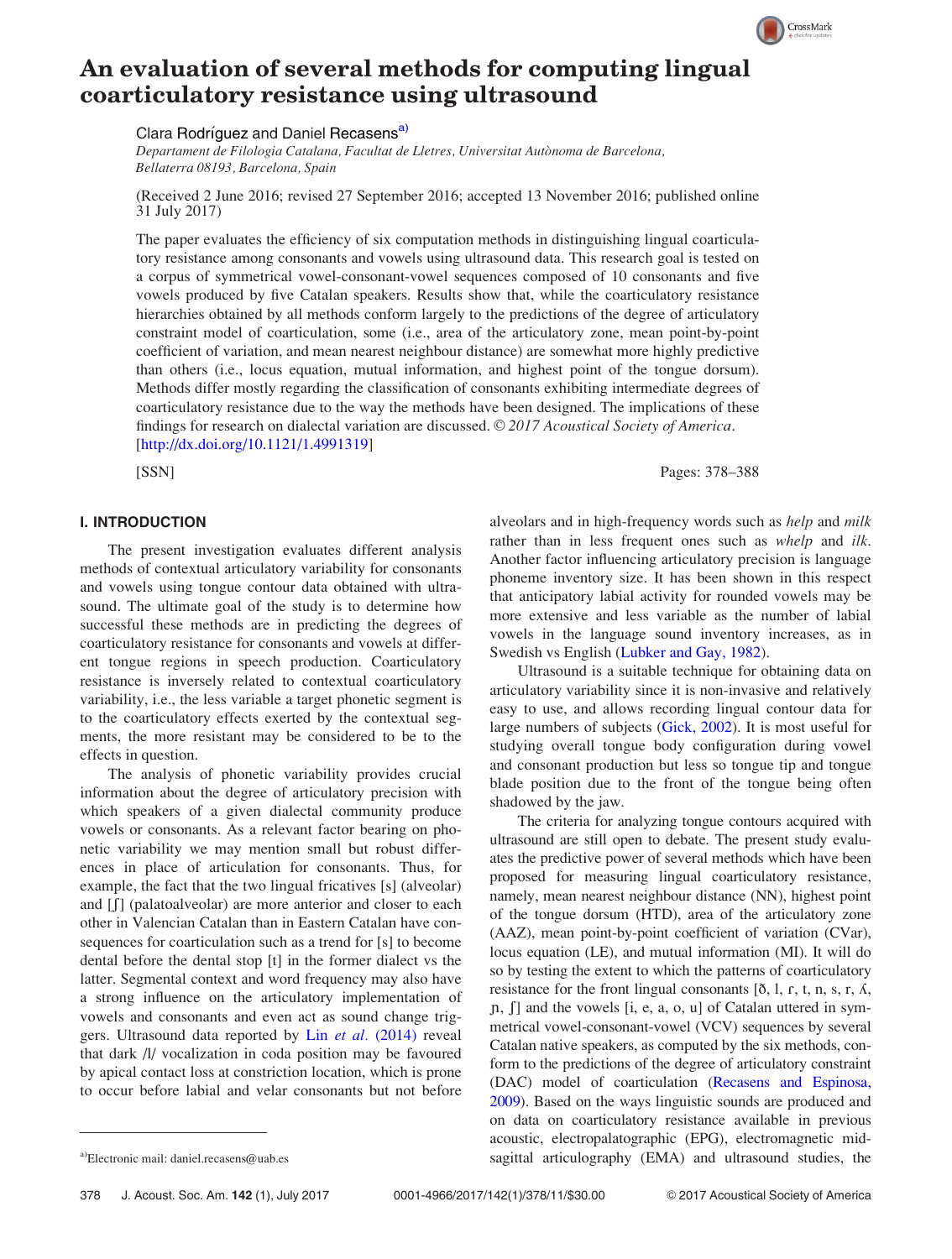DAC model predicts the following coarticulation resistance hierarchies for the consonants and vowels under analysis:  $[*A*,$ n,  $\lceil \ln \ln \left( \frac{\text{most}}{\text{resistant}} \right) \rceil$  =  $\lceil \ln \ln \left( \ln \ln \left( \frac{\text{m}}{\text{cosistant}} \right) \rceil \right)$  (least resistant);  $[i,e]$  (most resistant) >  $[a]$  >  $[o, u]$  (least resistant).

Regarding consonants, the alveolopalatals  $[*A*, *p*, *f*],$ which are articulated with the blade and the predorsum, ought to allow the least amount of vowel coarticulation since raising and fronting the tongue dorsum by contracting the genioglossus muscle constrains the tongue body to a larger extent than raising the tongue tip and/or blade for the production of dentoalveolars. Less vowel coarticulation for alveolopalatals than for alveolars has often been reported to occur in the speech production literature, as for  $[p, \int]$  than for [l, n, s] in Catalan [\(Recasens and Espinosa, 2009](#page-10-0)).

Among dentoalveolars, on the other hand, coarticulatory resistance is expected to be highest for the apical trill [r] and the apicolaminal fricative [s] due to the precise aerodynamic and articulatory adjustments required for trilling and frica-tion [\(Ohala and Sol](#page-10-0)é[, 2010\)](#page-10-0), and lowest for the apical approximant [ð], which is the realization of the voiced dental stop in intervocalic position in Catalan, in line with the wide apicodental constriction and little tongue-to-palate contact involved in its production. In agreement with these expectations, coarticulatory resistance has been shown to be greater for [s] than for [n, l] in Catalan and [t, d, l] in German ([Recasens and Espinosa, 2009](#page-10-0); [Hoole](#page-10-0) et al., 1990), and to proceed in the progression  $[r] > [l, r] > [\delta]$  in Spanish ([Proctor, 2009](#page-10-0)). Other dentoalveolars should show intermediate degrees of coarticulatory resistance between [ð] and [s, r]: the alveolar nasal [n], the unaspirated laminodentoalveolar [t], the tap  $[r]$ , and the apicoalveolar [1], which is clear rather than dark in the case of the speakers of the present study.

As for vowels, high front [i, e] ought to be most resistant for similar reasons to those pointed out for alveolopalatal consonants, and [a, o, u] less resistant since they are articulated at the back of the vocal tract thus leaving the tongue front relatively free to adapt to context (see Hoole [et al.,](#page-10-0) [1990](#page-10-0) for German). Moreover, lingual coarticulation data for the three Catalan vowels in previous studies suggest that [o, u] may be less resistant than [a] in this language ([Recasens](#page-10-0) [and Espinosa, 2009\)](#page-10-0).

In line with the coarticulation data reported in [Recasens](#page-10-0) [and Rodr](#page-10-0)í[guez \(2016\),](#page-10-0) we hypothesize that ultrasound data should exhibit analogous patterns of tongue dorsum coarticulation at the palatal zone to those obtained with other techniques. Moreover, ultrasound will allow checking whether the same or highly similar coarticulatory resistance hierarchies hold at more posterior lingual regions. We are also aware that, while the hierarchies in question should proceed in the progression  $[A, p, \int] > [s, r] > [l, r, t, n] > [\delta]$  and [i,  $e$   $>$  [a]  $>$  [o, u], there could be differences in coarticulatory variability among consonants or vowels falling within each group depending on the method taken into consideration.

All six methods (NN, HTD, AAZ, CVar, LE, MI) will be used for evaluating coarticulatory resistance for consonants as a function of contextual vowels during the consonant, and only four of them for reasons mentioned below (NN, HTD, AAZ, CVar) also coarticulatory resistance for vowels as a function of contextual consonants during the vowels. Moreover, in order to study coarticulation at phonetically meaningful locations and except for HTD, coarticulatory resistance will be computed separately at the alveolar, palatal, velar and pharyngeal zones on SSANOVA derived splines (see Sec. [II](#page-3-0) for details). A description of the different methods of analysis of coarticulatory resistance follows.

- (a) The NN method has been applied by Zharkova and colleagues to the study of vowel-to-consonant coarticulation for front lingual fricatives and stops [\(Zharkova](#page-10-0) et al., 2011). It seeks to elicit contextual differences in tongue location for a given segment at all or some  $x$  tongue contour points. In order to compute NN we need to calculate the Euclidean distances between each of the  $x$  points on a lingual spline and the closest point on another spline for pairs of splines corresponding to sequences sharing the same consonant and differing in the adjacent vowel(s), as exemplified by the thick discontinuous lines connecting given spline points at the pharyngeal zone for the sequence pairs [iri]-[ere], [iri]-[ara], [iri]-[oro], and  $[$ iri]- $[$ uru] in Fig. [1](#page-2-0) (top left graph). Then, the resulting distances are averaged thus yielding an index value for each pair of splines being compared. The lower the average index values, the more coarticulation resistant (the less sensitive to the vowel coarticulatory effects) the target consonant may be considered to be. A complication with NN is that it does not yield a single index value for a given phonemic unit but several index values for pairs of splines sharing the same target phonetic segment; thus, for example, there are 10 spline pairs and thus 10 NN values for a given consonant in the context of [i, e, a, o, u].
- (b) The HTD method, which has been used for investigating the degree of vowel coarticulation for dental and alveolar consonants, is especially sensitive to contextual changes in tongue dorsum position. HTD values equal the area of the polygons whose vertices correspond to the highest point of the dorsum of the tongue for a given consonant in each contextual vowel condition [\(Proctor, 2009\)](#page-10-0). The lower the area value of the polygon, the more resistant the consonant is to the vowel-dependent coarticulatory effects. Figure [1](#page-2-0) (top right graph) shows the polygon for  $[r]$  as delimited by the tongue dorsum Y maxima on the lingual splines for [iri, ere, ara, oro, uru]. The HTD method should be ideal for analyzing coarticulation for target consonants or vowels whose production involves tongue dorsum activation and thus, vowel-to-consonant coarticulation for velar, palatal and alveolopalatal consonants and consonant-to-vowel coarticulation for [i, e] (palatal), [u] (velar) and [o] (upper pharyngeal). Its application becomes more problematic for studying coarticulatory variability in the case of segmental sequences with [a] since the highest point of the tongue either during this vowel in the context of front lingual consonants or during front lingual consonants in the context of [a] may be located at a much more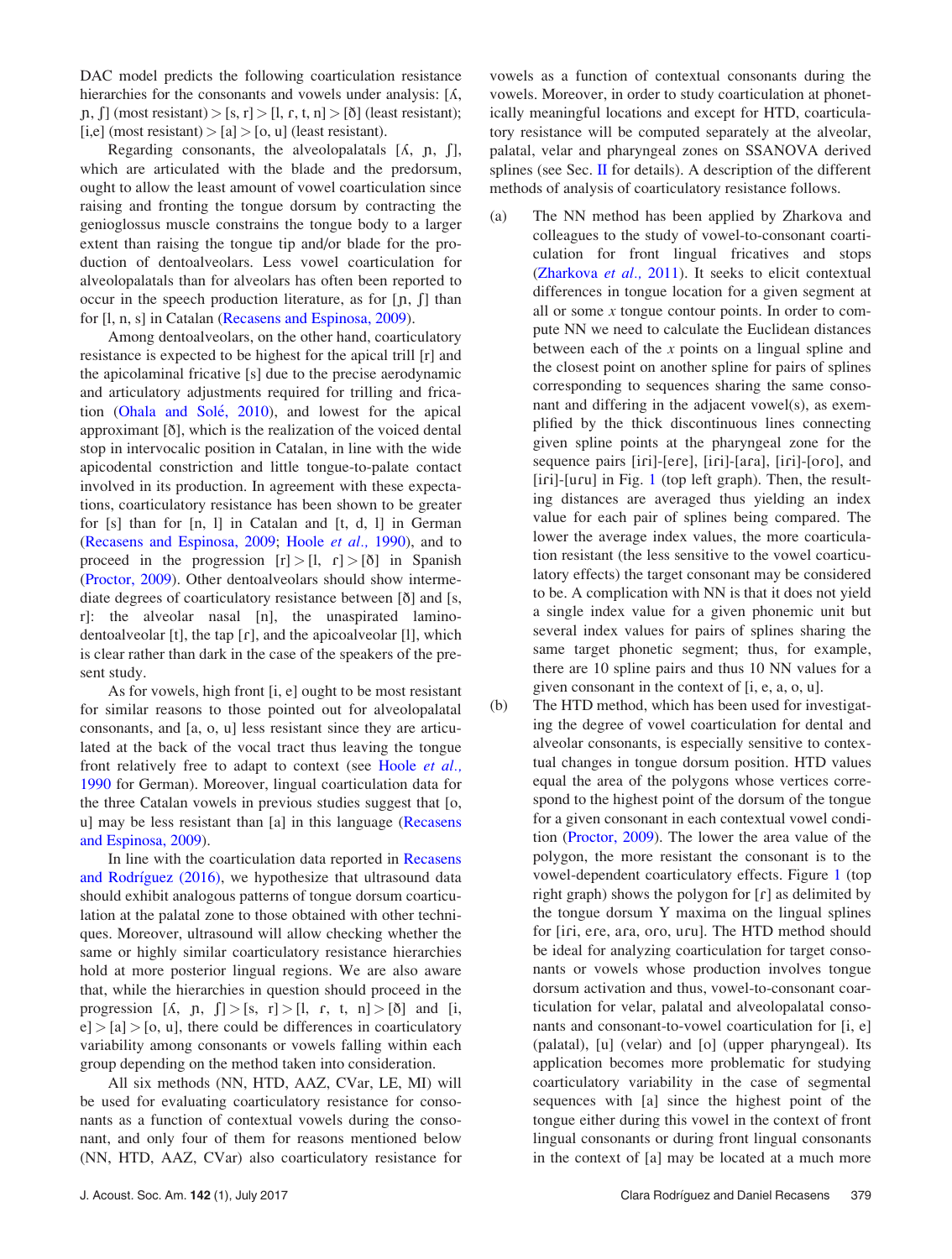<span id="page-2-0"></span>

FIG. 1. Exemplification of the four methods NN, HTD, AAZ and CVar for computing coarticulatory resistance. The SSANOVa splines correspond to the [r] midpoint in the sequences [iri, ere, ara, oro, uru] produced by speaker DR. The front of the vocal tract is on the right of the graph.

anterior position than expected and thus close to the tongue blade or at the tongue blade itself. Another shortcoming of HTD is that it provides no information about coarticulatory variability at the tongue front and at the back of the tongue body.

- (c) The AAZ and CVar methods may be applied to the entire tongue contour or a portion of it, and have been used for measuring coarticulatory resistance for consonants as a function of contextual vowels and for vowels as a function of contextual consonants ([Recasens and Rodr](#page-10-0)í[guez, 2016\)](#page-10-0). The two methods resemble NN in that they take into account all  $x$ points available. Moreover, AAZ parallels HTD in that it is based on an areal estimate of variability and differs from it in that it calculates coarticulatory variability by estimating the area of the polygon embracing all contextual splines as delimited by the maximal and minimal y values at each  $x$  point. Figure 1 (bottom left graph) shows the polygon for  $[r]$  embracing the five splines for [iri, ere, ara, oro, uru] at the palatal zone. The CVar method, on the other hand, evaluates coarticulatory resistance by computing the mean of the coefficients of variation  $(CVar = ratio \text{ of the})$ standard deviation to the mean) obtained across all contextual splines for a given segment at each x point. Figure 1 (bottom right graph) identifies the location of a specific  $x$  point on the splines for [iri, ere, ara, oro, uru] with a thick discontinuous line.
- (d) In contrast with the other methods, LE and MI evaluate coarticulatory resistance from a dependency measure between articulatory data gathered at two temporal points corresponding to the consonant and the adjacent vowel.

Locus equations are regression lines estimated by predicting a given articulatory position of a target consonant from the corresponding articulatory positions for a subset of contextual vowels. They have been used for studying coarticulatory resistance for consonants in CV sequences using horizontal position data values for the tongue body (TBx) at the consonant release [\(Iskarous](#page-10-0) et al., 2010; [Noiray](#page-10-0) et al., 2013) or at the consonant midpoint ([Iskarous](#page-10-0) et al., 2013), and at the vowel midpoint. LE slope values such as those plotted in Fig. [7](#page-9-0) of this paper are expected to increase with coarticulation size and thus inversely with coarticulatory resistance, as revealed by differences in TBx slope for  $[p, b]$  (about  $0.9$ ) >  $[k, g]$   $(0.7 - 0.9)$  >  $[t, d,$ s] (0.3–0.7) in English [\(Iskarous](#page-10-0) et al., 2013).

MI is a quantification of independence between two variables such that the higher the MI value the more knowledge of the outcome of one variable limits the possible outcomes of the other (see [Iskarous](#page-10-0) et al., [2013](#page-10-0) for details). MI has been used for analyzing coarticulatory resistance for consonants in several vowel contexts with tongue position data gathered at the midpoint of the consonantal and vocalic periods in several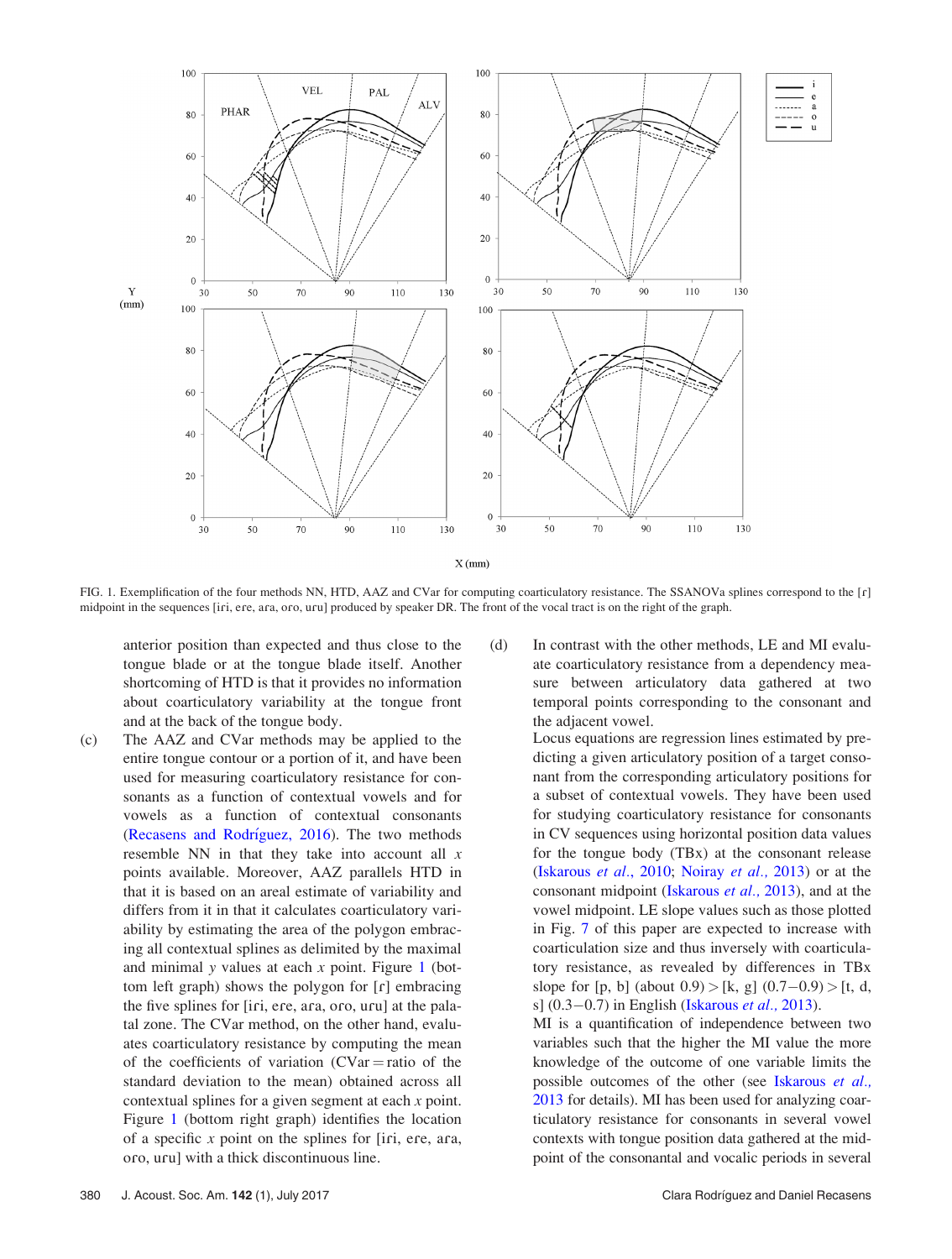<span id="page-3-0"></span>VCV and CVC sequences. The lower the MI value the more independent, and therefore, the less predictable and the more coarticulation resistant, the target consonant is considered to be relative to the adjacent vowels. Analogously to the TBx slope values reported above, front dorsum displacement maxima in the X and Y dimensions for German stops embedded in CVC sequences yielded higher MI values for [p] (0.4-0.6) than for  $[t]$   $(0.1-0.2)$ , those for  $[k]$  lying in between (0.2) ([Iskarous](#page-10-0) et al., 2013).

A drawback with the LE and MI methods is that they have not been designed explicitly for measuring vowel coarticulatory resistance (see Sec. [IV](#page-8-0)). Moreover, locus equations have only been applied to the analysis of coarticulation involving phonetic segments placed within the same syllable.

# II. METHOD

#### A. Data recording and spline manipulation

Ultrasound recordings were carried out of all 50 VCV symmetrical combinations of the Catalan consonants  $[ $\delta$ , 1, r, t, n, s,$ r,  $\Lambda$ ,  $\eta$ ,  $\eta$  and the Catalan vowels  $[i, e, a, o, u]$  with an Echo Blaster unit type EB128CEXT from TELEMED. Ultrasound data for [k] in the sequences [iki, uku] were also recorded so as to determine the boundary between the palatal and velar zones on the lingual splines. The VCV sequences, which always syllabify (V)(CV) in Catalan, were inserted in the Catalan carrier sentence 'Sap\_\_poc' "He/she knows\_\_little" where V1 and V2 occur next to [p] and therefore should not be affected regarding lingual configuration by the preceding and following consonants, respectively. Recordings were made by five native Catalan speakers of 30-60 yr of age who use Catalan in their every day life, i.e., the two men DR (four times) and MO (six times) and the three women ES (six times), JU (seven times) and IM (six times). Subjects were asked to utter the two syllables of the VCV sequences of interest with the same degree of stress at a comfortable rate.

Ultrasound video frames were recorded using a probe with a 90% field of view and a frequency of 2 MHz at a rate of 57 frames per second yielding one ultrasound image every 17.54 ms. Throughout the entire recording session the ultrasound probe was attached to a transducer holder which was positioned under the subject's chin in an Articulate Instruments Stabilization Headset. Image streams were recorded synchronously with the audio signal sampled at 22 050 Hz. Contours of the rear of the alveolar zone and front palate were also recorded by asking speakers to press the tongue against the top of the mouth ([Stone, 2005\)](#page-10-0). The tongue contours were tracked automatically at all temporal frames along the entire VCV sequence using the Articulate Assistant Advanced (AAA) software and adjusted manually by the second paper author whenever necessary. Data points for the lingual splines were exported in an ASCII-file as  $x-y$ coordinates and acoustic files were also exported for taking segmental duration and spectral measures.

Tongue configuration measurements were performed at the midpoint of V1, C, and V2 after identifying V1, C, and V2 onsets and offsets on the spectrographic and waveform displays. V1 onset and V2 offset were taken to occur at the onset and offset of vowel-related formant structure, respectively. The acoustic boundary between the vowels and the intervocalic consonant was identified with the beginning and end of the frication noise for fricatives, of a low intensity formant structure for laterals, nasals, and approximants, and of one short closure for the tap and of two or more short closures for the trill. As for stops, the consonant was equated with the closure period beginning at the offset of the V1 formant transitions and ending at the short stop burst, and V2 onset was located at the first pitch pulse occurring after the burst.

The ultrasound data were converted from Cartesian into polar coordinates by shifting the origin of the ultrasound image to the center of the ultrasound field of view, which was located at  $X = 86.7$  mm and  $Y = 0$  mm. This operation is justified by the fact that the tongue surface typically approximates an arc more closely than a horizontal line ([Mielke,](#page-10-0) [2015](#page-10-0)). Then SSANOVA computation was applied using the R package gss to find a best fit curve to all spline tokens [\(Davidson, 2006](#page-10-0)). The SSANOVA smoothed VCV splines consisted of strings of the same number of points separated by 0.01 radians with the associated standard errors corresponding to the radial coordinate variability at each point.

In order to measure coarticulatory resistance at meaningful tongue regions, the length of the SSANOVA derived splines was divided into four portions corresponding to the alveolar, palatal, velar and pharyngeal articulatory zones applying the following criteria separately to each subject's data. The boundary between the alveolar and palatal zones was set at the approximate constriction location for the alveolar trill as determined visually by a tongue front inflection point occurring on the [VrV] spline curves, and the boundary between the palatal and velar zones at the dorsovelar closure for [k] in the sequence [iki] as determined by the mean Y displacement maximum across tokens. These constriction sites were selected based on EPG data for several subjects showing that in Catalan [r] is generally articulated at the back alveolar zone and that the [k] closure next to [i] occurs consistently at the postpalatal zone just in front of the soft palate. The length of the velar zone, on the other hand, was taken to be 1.26 and 1.51 times that of the palatal zone in the case of the male and female speakers, respectively ([Fitch](#page-10-0) [and Giedd, 1999](#page-10-0)). The only exception was the female subject IM for whom we had to apply the male's ratio since otherwise the velar zone would have been too long relative to the palatal zone and the dorsovelar closure for [uku] much more anterior than expected.

The graphs in Fig. [1](#page-2-0) show an example of the output lingual splines for  $\lceil \cdot \rceil$  in all five vowel contexts  $\lceil i, e, a, o, u \rceil$ after conversion to polar coordinates, SSANOVA smoothing and spline subdivision into articulatory zones.

#### B. Coarticulation index analysis procedure

NN, HTD, AAZ, and CVar were calculated using the SSANOVA smoothed VCV splines for the 10 consonants at the consonant midpoint and for the five vowels at the V1 and V2 midpoints. On the other hand, LE and MI were evaluated for each of the 10 consonants at the midpoint of the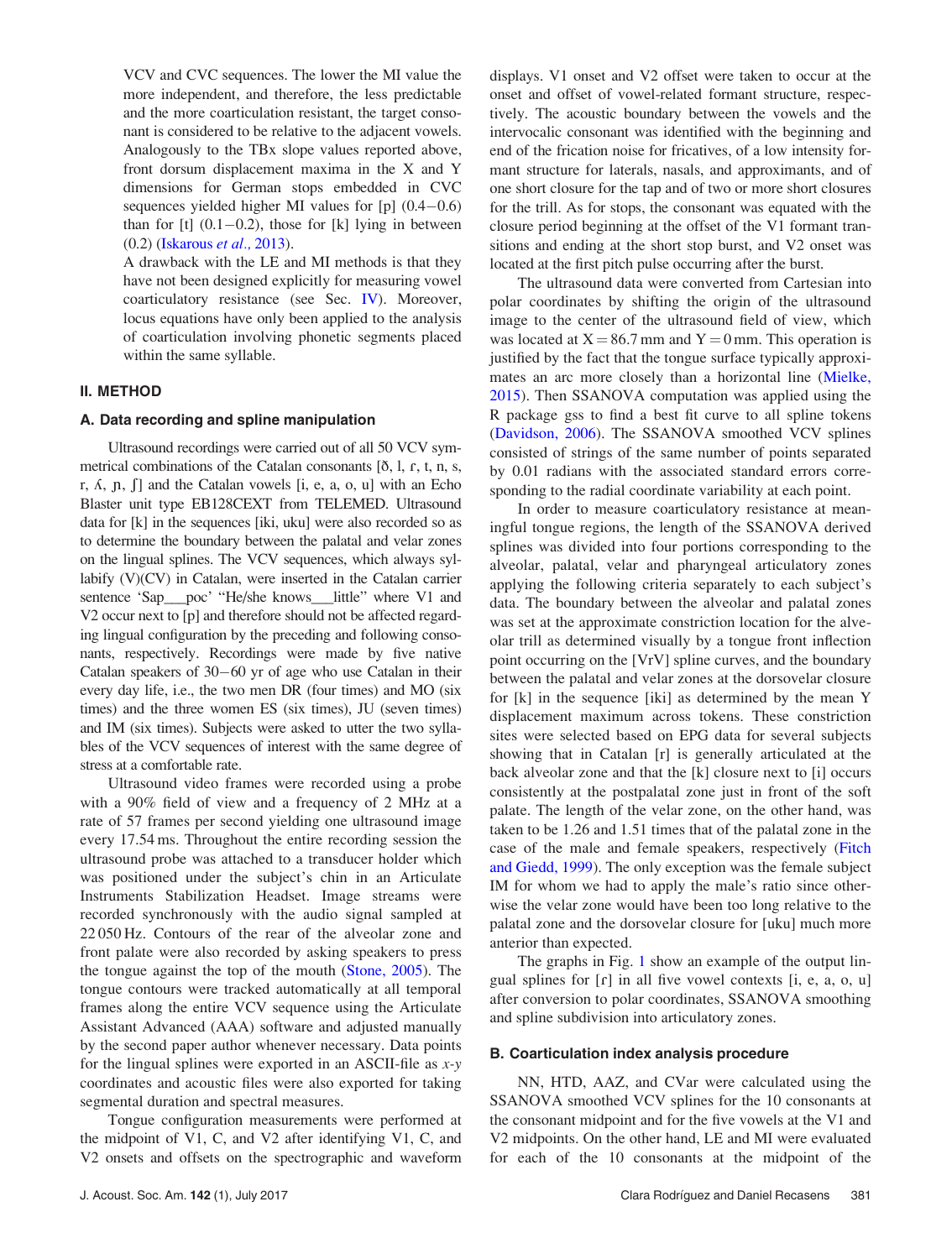consonant and of the two vowels (MI) or only of V2 (LE) using tongue position measures on unsmoothed splines for the individual VCV tokens in view of the large number of required data points. Moreover, NN, HTD, AAZ, CVar, and LE values were computed for each individual subject and pooling all of the data over all subjects, and MI only for the latter condition.

NN index values for pairs of VCV sequences were obtained by averaging all x point distances for each pair of splines at a given articulatory zone, e.g., there were 54, 33, 29, and 17 point distances at the pharyngeal, velar, palatal and alveolar zones, respectively, for speaker DR. This resulted in 10 NN values for each consonant (10 sets of twospline comparisons) and 45 NN values for each vowel (45 sets). The means across each set of 10 and 45 NN values yielded the unnormalized NN values for the 10 target consonants and five target vowels. A normalization procedure for each consonant, articulatory zone and speaker was carried out by dividing each of the NN values for a given pair of splines by the mean of all NN values across consonants (10 consonants  $\times$  10 spline pairs = 100), and averaging the resulting 10 normalized distance values. An analogous normalization procedure was carried out for each vowel: we divided each of the NN values for a given pair of splines by the mean of all NN values across vowels (5 vowels  $\times$  45 spline pairs  $= 225$ , and averaged the resulting 45 normalized distance values.

As for the HTD method, we measured the area of the polygons delimited by the tongue dorsum Y maxima for the five contextual vowels at the midpoint of each consonant and by the 10 contextual consonants at the midpoint of V1 and V2 for each of the five vowels. Normalization was carried out by dividing the resulting area values by a measure of the maximal available vertical articulatory space for each speaker. This measure was taken to be the difference between the vertical tongue dorsum displacement maxima and minima across all consonants and vowels of the dataset measured at the consonant and vowels midpoints, respectively.

The AAZ values were obtained by computing the area of the polygons delimited by the outermost splines at each articulatory zone. The resulting values were normalized separately for consonants and vowels and speaker at each articulatory zone as follows: we subtracted the mean area value across all consonants or vowels from the area value of each consonant or vowel, divided the difference by the standard deviation of the mean, and rendered positive any resulting negative number. On the other hand, CVar was calculated for each consonant and vowel by averaging all coefficients of variation values across contextual splines obtained at each of the x spline points within a given articulatory zone. No normalization procedure was performed in this case since CVar is already a normalized measure of the variation in a data set.

The LE slope and MI values were computed with the  $x$ tongue position distances between the origin of the ultrasound field of view and the midpoint of each articulatory zone as follows: we first measured on the SSANOVA transformed splines the angle delimited by a line connecting those two points and an intersecting line crossing the origin horizontally; then, we identified the corresponding  $x$  point on the splines for the individual VCV tokens at that same angle and measured the distance between this  $x$  point and the origin. The number of distance values across subjects at each articulatory zone was 145 for each consonant (29 tokens  $\times$  5 contextual vowels) and 290 for each vowel (29 tokens  $\times$  10 contextual consonants). One of the decisions that had to be made for computing MI was the number of bins included in the estimation of the histogram function (see [Iskarous](#page-10-0) et al., 2013 for details). It was found that MI index calculation with five bins discriminated better among the different consonants and vowels than using either three bins or more than five bins.

Tables [I](#page-5-0), [II](#page-5-0), and [III](#page-6-0) present the cross-speaker unnormalized and normalized index values for consonants and vowels according to all computation methods. Only the normalized values were submitted to statistical analysis. Separate linear mixed model (LMM) analyses were performed on the NN, AAZ, CVar, and LE data for consonants, and on the NN, AAZ, and CVar data for vowels, using the "mixlm" software package of R version 3.1.2 (R Developmental Core team 2014). The independent variables were "Vowel," "Consonant," and "Zone" for the consonant test, and "Vowel," "Consonant," "Zone," and "Position" for the vowels test. "Subject" was as a random factor. The fixed factor levels were " $[δ, l, r, t, n, s, r,$  $\Lambda$ ,  $\pi$ ,  $\pi$ ]" for "Consonant," "[i, e, a, o, u]" for "Vowel," "alveolar," "palatal," "velar" and "pharyngeal" for "Zone," and "V1" and "V2" for "Position." Post hoc Tuckey tests were run on those main effects and factor interactions which reached significance. The significance level was set at  $p < 0.05$ . Given the nature of the study only the relevant statistical results will be reported. No statistical evaluation was carried out of the index values for HTD (there were no data for the different articulatory zones) nor of MI (there were no data for the individual subjects).

# III. RESULTS

# A. Consonants

The LMM tests performed on the NN, AAZ, and CVar values yielded a significant main "consonant" effect (F(9,  $156$ ) = 88.31, p < 0.001; F(9, 156) = 79.45, p < 0.001; F(9,  $156$ ) = 38.47, p < 0.001). Figure [2](#page-6-0) (top, three left graphs) gives the significant effects for the corresponding pairwise comparisons obtained from the post hoc tests. In order to interpret the sign of these differences, Fig. [3](#page-6-0) displays for each articulatory zone the proportions between the index values for the individual consonants and the maximal index value of all consonants which happened to be that for [ð] at the palatal, velar and pharyngeal zones and that for  $\lceil \mathbf{r} \rceil$  at the alveolar zone. In the graphs of the figure the higher the proportion, the more variable and thus the less resistant the consonant is supposed to be.

Inspection of the data plotted in the two figures reveals highly similar consonant-dependent differences in coarticulatory resistance according to the three methods. In all cases coarticulatory resistance was found to decrease significantly across zones in the progression  $[A, p, f]$  (least variable, most resistant) > [s, r] > [l, r, t, n] > [ $\delta$ ] (most variable, least resistant), which is largely in agreement with the predictions of the DAC model. Indeed, [ð] differs significantly from all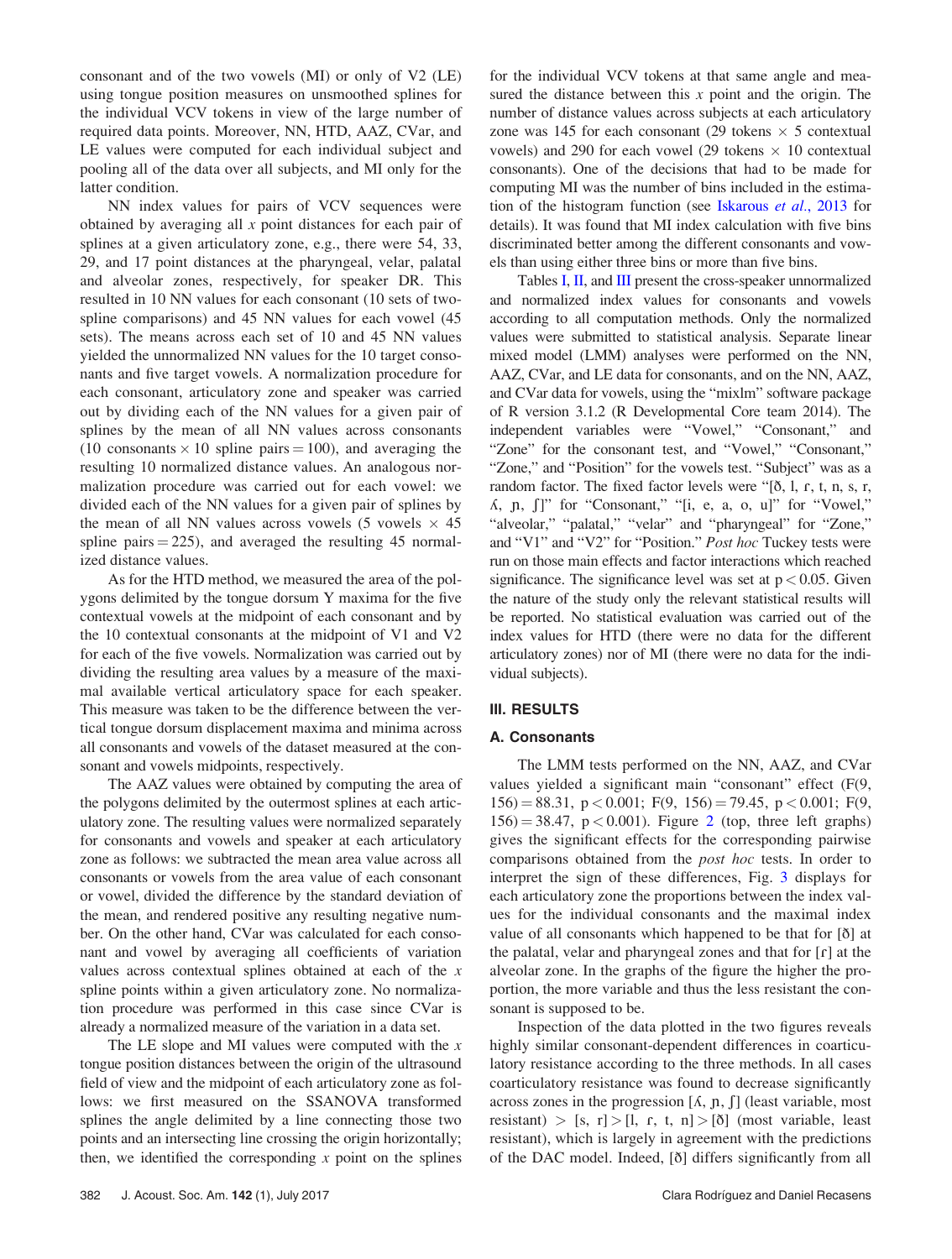<span id="page-5-0"></span>TABLE I. NN, AAZ, CVar, LE, and MI index values for consonants. unnorm = unnormalized, norm = normalized,  $PHAR$  = pharyngeal, VEL = velar, PAL  $=$  palatal,  $ALV =$  alveolar.

|             | Consonant    | NN<br>unnorm | NN<br>norm | AAZ<br>unnorm | AAZ<br>norm | CVar   | LE          | МI        | Consonant    | <b>NN</b><br>unnorm | NN<br>norm | AAZ<br>unnorm | AAZ<br>norm | CVar  | LE    | МI    |
|-------------|--------------|--------------|------------|---------------|-------------|--------|-------------|-----------|--------------|---------------------|------------|---------------|-------------|-------|-------|-------|
| <b>PHAR</b> | ð            | 5.771        | 1.427      | 438.113       | 2.857       | 10.215 | 0.872       | 0.719 PAL | $\delta$     | 5.968               | 1.529      | 203.739       | 2.952       | 7.342 | 0.905 | 0.914 |
|             |              | 4.727        | 1.198      | 395.132       | 2.529       | 8.708  | 0.832       | 0.718     | -1           | 4.695               | 1.180      | 165.927       | 2.364       | 5.515 | 0.643 | 0.691 |
|             | $\mathbf{r}$ | 4.493        | 1.126      | 365.406       | 2.165       | 8.112  | 0.891       | 0.580     | $\Gamma$     | 4.409               | 1.123      | 164.388       | 2.351       | 5.052 | 0.786 | 0.588 |
|             |              | 4.895        | 1.233      | 390.337       | 2.451       | 9.408  | 0.820       | 0.671     | t            | 4.500               | 1.125      | 164.321       | 2.340       | 5.273 | 0.727 | 0.730 |
|             | $\mathbf n$  | 4.502        | 1.115      | 328,476       | 1.855       | 7.989  | 0.858       | 0.624     | $\mathbf n$  | 4.348               | 1.089      | 158.742 2.247 |             | 4.997 | 0.699 | 0.877 |
|             | S            | 3.948        | 0.976      | 381.532       | 2.334       | 8.348  | 0.769       | 0.576     | S            | 2.986               | 0.724      | 111.283       | 1.573       | 3.551 | 0.624 | 0.635 |
|             | $\mathbf{r}$ | 3.231        | 0.797      | 300.972       | 1.677       | 6.538  | 0.704       | 0.518     | r            | 2.762               | 0.663      | 103.841       | 1.423       | 3.213 | 0.565 | 0.625 |
|             | Á            | 2.503        | 0.613      | 215.949       | 0.895       | 5.938  | 0.745       | 0.494     | Á            | 1.501               | 0.374      | 60.753        | 0.875       | 1.605 | 0.310 | 0.505 |
|             | $\mathbf{n}$ | 2.188        | 0.546      | 150.460       | 0.310       | 4.533  | 0.713       | 0.563     | $\mathsf{n}$ | 1.322               | 0.334      | 54.082        | 0.761       | 1.413 | 0.395 | 0.577 |
|             |              | 2.045        | 0.500      | 204.225       | 0.748       | 4.937  | 0.629       | 0.440     |              | 1.332               | 0.332      | 49.829        | 0.715       | 1.453 | 0.343 | 0.569 |
| <b>VEL</b>  | ð            | 5.908        | 1.503      | 231.656 3.258 |             | 6.395  | 0.995       | 0.830 ALV | ð            | 3.720               | 1.168      | 75.259        | 2.295       | 4.503 | 0.849 | 0.774 |
|             |              | 5.314        | 1.374      | 198.547       | 2.692       | 5.171  | 0.843       | 0.763     |              | 2.668               | 0.852      | 55.822        | 1.877       | 3.033 | 0.447 | 0.544 |
|             | $\mathbf{r}$ | 4.416        | 1.131      | 187.828       | 2.432       | 4.855  | 0.876       | 0.783     | $\Gamma$     | 4.148               | 1.327      | 84.254        | 2.589       | 4.899 | 0.655 | 0.398 |
|             |              | 4.649        | 1.183      | 199.527       | 2.657       | 5.360  | 0.904       | 0.739     | t            | 2.911               | 0.882      | 65.980        | 1.976       | 3.324 | 0.475 | 0.543 |
|             | n            | 4.643        | 1.167      | 192.007       | 2.534       | 4.967  | 0.902       | 0.825     | n            | 2.269               | 0.707      | 48.316        | 1.703       | 2.580 | 0.425 | 0.546 |
|             | S            | 3.465        | 0.863      | 163.032       | 1.919       | 4.288  | 0.845       | 0.734     | S            | 1.534               | 0.451      | 35.567        | 1.307       | 1.746 | 0.546 | 0.602 |
|             | $\mathbf{r}$ | 3.118        | 0.763      | 137.138       | 1.470       | 3.371  | 0.750       | 0.727     | r            | 2.285               | 0.708      | 50.405        | 1.735       | 2.561 | 0.576 | 0.597 |
|             | Á            | 2.090        | 0.524      | 110.487       | 0.923       | 2.857  | 0.766       | 0.637     | Á            | 0.905               | 0.285      | 21.417        | 1.058       | 1.019 | 0.039 | 0.285 |
|             | $\mathbf{n}$ | 2.010        | 0.509      | 97.240        | 0.780       | 2.603  | 0.862       | 0.570     | $\mathbf{n}$ | 0.948               | 0.313      | 20.891        | 1.103       | 1.043 | 0.245 | 0.364 |
|             |              | 1.756        | 0.434      | 89.424        | 0.538       | 2.373  | 0.720 0.645 |           |              | 0.817               | 0.262      | 16.970        | 0.974       | 0.913 | 0.077 | 0.468 |

other consonants, while  $[\Lambda, n, \Pi]$  differ significantly from all dentoalveolars (except for  $\lceil \Lambda \rceil$  vs  $\lceil r \rceil$  in the case of the CVar index) but not among themselves. Regarding dentoalveolars, [s, r] do not differ from each other and are less variable and thus more resistant than  $[1, r, t, n]$  with a few exceptions  $([s])$ may not differ significantly from [l, n]).

There was also a significant consonant  $\times$  zone interaction in the case of the NN and AAZ indices (F(27,  $156$ ) = 2.08, p < 0.001, F(27, 156) = 3.05, p < 0.01) which, as shown by the graphs of Fig. [3](#page-6-0), is associated essentially with more contextual variability and thus less coarticulatory resistance for [s, r] at the velar and pharyngeal zones than at the palatal zone, and with more variability for the apical  $[r]$ than for the other consonants at the alveolar zone than at the other zones.

The proportions plotted in the four graphs of Fig. [3](#page-6-0) also show that the three methods agree mostly at the palatal zone,

TABLE II. HTD index values for consonants (left) and vowels measured at V1 and V2 (right).

| Consonant    | unnormalized | normalized | V1             | unnormalized | normalized |
|--------------|--------------|------------|----------------|--------------|------------|
| ð            | 118.282      | 7.960      | $\mathbf{i}$   | 3.903        | 0.277      |
| 1            | 69.897       | 5.114      | e              | 3.778        | 0.259      |
| $\Gamma$     | 60.131       | 4.113      | a              | 20.987       | 1.298      |
| t            | 88.340       | 6.246      | $\Omega$       | 9.700        | 0.641      |
| $\mathbf n$  | 57.326       | 3.802      | u              | 10.356       | 0.660      |
| S            | 57.806       | 3.816      |                |              |            |
| $\mathbf{r}$ | 31.116       | 2.088      | V <sub>2</sub> | unnormalized | normalized |
| K            | 4.590        | 0.338      | $\mathbf{i}$   | 10.220       | 0.877      |
| J)           | 4.182        | 0.298      | e              | 14.210       | 1.185      |
| ſ            | 3.630        | 0.245      | a              | 43.407       | 3.543      |
|              |              |            | $\Omega$       | 41.377       | 3.237      |
|              |              |            | u              | 24.998       | 2.149      |

and disagree most especially in the case of the palatal consonants  $[A, p, f]$  at the alveolar, velar and pharyngeal zones. Moreover, AAZ contributes better than NN and CVar to differentiate between palatal and non-palatal consonants at the pharyngeal and velar regions probably since the former method is less sensitive than the two latter ones to whether the  $x$  points on the contextual splines lie close to or far apart from each other.

The statistical test run on the HTD index values yielded a significant main effect of consonant (F(9,  $36$  = 13.28, p < 0.001). As shown by the proportions over the maximal index value displayed in Fig. [4](#page-7-0) (top), differences in coarticulatory resistance among consonants are generally consistent with the predictions of the DAC model. Given that the highest point of the tongue dorsum occurs at the palatal or velar zone, the HTD index values of interest should be compared to the NN, AAZ, and CVar values obtained at those two zones. According to results from the post hoc tests plotted in Fig. [2](#page-6-0) (top, fourth graph), HTD does worse than NN, AAZ, and CVar regarding the classification of [s, r] since these consonants turned out to be generally non-significantly different from  $[1, r, t, n]$  and thus showed higher index values than predicted by the DAC model.

As regards to the LE and MI ratios displayed in Fig. [5,](#page-7-0) differences in coarticulatory resistance among consonants also conform to the initial prediction that palatals should be less variable and thus more resistant than dentoalveolars and [ð] the least resistant of all consonants (statistical results for the LE index values yielded a significant main consonant effect;  $F(9, 156) = 14.95$ ,  $p < 0.001$ ).

The number of significant differences among consonants was less for LE than for NN, AAZ and CVar (see Fig. [2](#page-6-0), top, rightmost graph). Analogously to HTD, [s, r] lie closer to the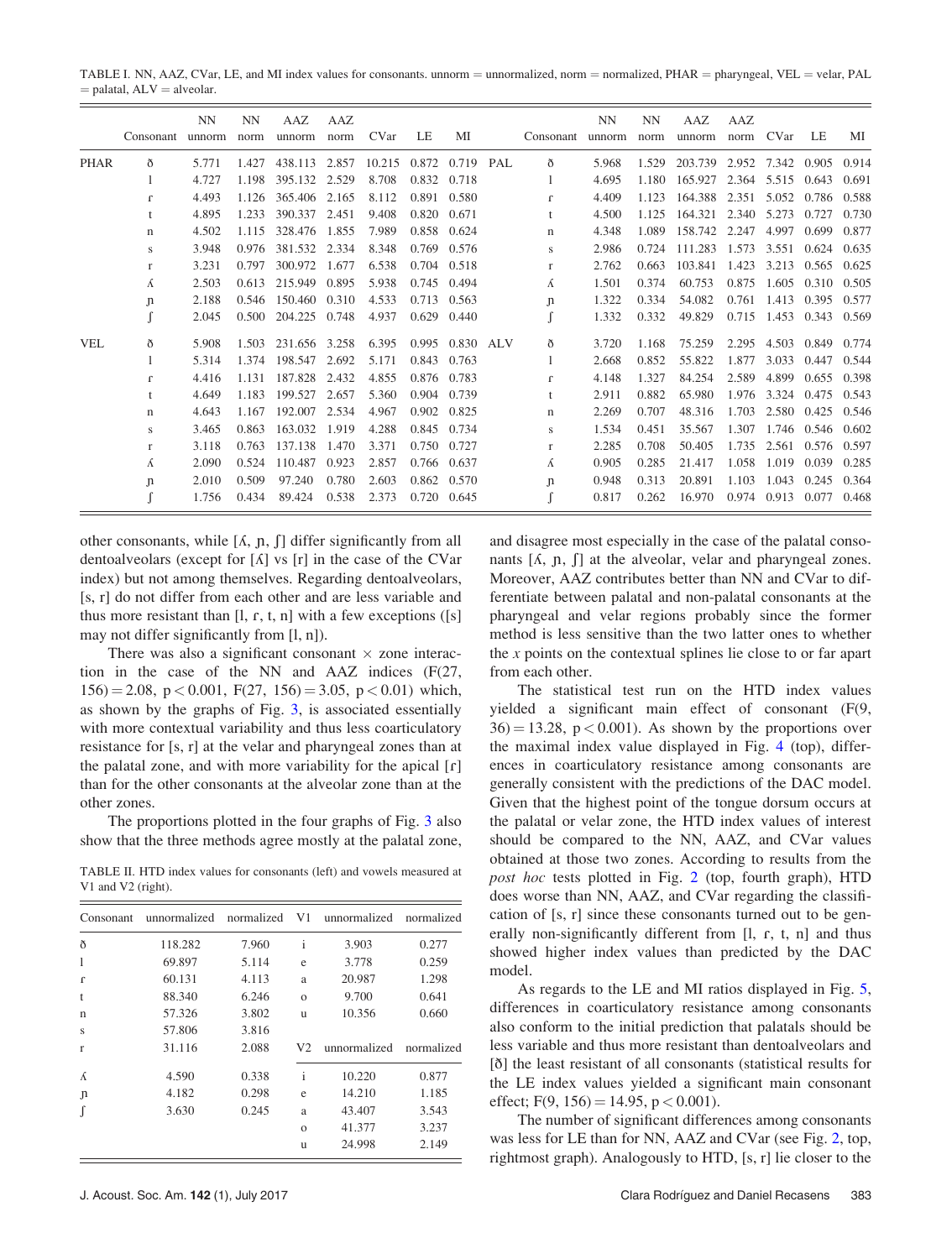<span id="page-6-0"></span>TABLE III. NN, AAZ, and CVar index values for vowels at V1 (left) and at V2 (right). unnorm = unnormalized, norm = normalized, PHAR = pharyngeal,  $VEL = velar, PAL = palatal, ALV = alveolar.$ 

|             | V <sub>1</sub> | NN unnorm | NN norm | AAZ unnorm | AAZ norm | CVar  |            | V <sub>2</sub> | NN unnorm | NN norm | AAZ unnorm | AAZ norm | CVar  |
|-------------|----------------|-----------|---------|------------|----------|-------|------------|----------------|-----------|---------|------------|----------|-------|
| <b>PHAR</b> | $\mathbf{i}$   | 1.164     | 0.863   | 124.972    | 1.752    | 2.433 | PHAR       | $\mathbf{i}$   | 1.916     | 0.789   | 207.833    | 1.105    | 4.263 |
|             | e              | 0.989     | 0.723   | 100.382    | 1.276    | 1.711 |            | e              | 1.941     | 0.803   | 203.094    | 1.048    | 3.831 |
|             | a              | 1.322     | 0.943   | 116.271    | 1.691    | 1.561 |            | a              | 2.375     | 1.005   | 292.801    | 2.070    | 4.349 |
|             | $\mathbf{o}$   | 1.655     | 1.185   | 123.443    | 1.850    | 1.629 |            | $\mathbf{O}$   | 2.854     | 1.175   | 344.619    | 2.642    | 5.466 |
|             | u.             | 1.806     | 1.286   | 195.345    | 3.430    | 2.847 |            | u              | 2.973     | 1.228   | 388.840    | 3.135    | 6.721 |
| <b>VEL</b>  | $\mathbf{i}$   | 0.922     | 0.627   | 70.574     | 1.606    | 1.403 | <b>VEL</b> | $\mathbf{i}$   | 1.325     | 0.542   | 113.650    | 1.329    | 2.260 |
|             | e              | 0.845     | 0.560   | 60.641     | 1.237    | 1.251 |            | e              | 1.478     | 0.589   | 115.030    | 1.525    | 2.377 |
|             | a              | 1.522     | 0.992   | 81.477     | 1.817    | 1.853 |            | a              | 3.034     | 1.208   | 124.738    | 1.664    | 2.915 |
|             | $\mathbf{o}$   | 2.090     | 1.371   | 93.791     | 2.434    | 2.141 |            | $\mathbf{O}$   | 3.567     | 1.392   | 143.439    | 2.344    | 3.232 |
|             | <b>u</b>       | 2.245     | 1.449   | 105.062    | 2.906    | 2.040 |            | u              | 3.269     | 1.268   | 157.741    | 3.139    | 3.176 |
| PAL         | Ť.             | 0.866     | 0.509   | 45.193     | 0.998    | 0.988 | PAL        | Ť.             | 1.251     | 0.462   | 63.875     | 0.904    | 1.440 |
|             | e              | 0.806     | 0.461   | 52.768     | 1.191    | 1.169 |            | e              | 1.503     | 0.531   | 74.561     | 1.028    | 1.792 |
|             | a              | 1.685     | 0.976   | 79.830     | 2.149    | 2.377 |            | a              | 3.238     | 1.163   | 152.886    | 2.386    | 4.230 |
|             | $\mathbf{o}$   | 2.331     | 1.328   | 96.328     | 2.454    | 3.129 |            | $\mathbf{O}$   | 3.957     | 1.412   | 173.572    | 2.717    | 5.093 |
|             | <b>u</b>       | 3.002     | 1.726   | 126.325    | 3.208    | 3.788 |            | u              | 4.015     | 1.432   | 187.692    | 2.965    | 5.004 |
| ALV         | $\mathbf{i}$   | 0.931     | 0.646   | 23.225     | 1.237    | 0.996 | <b>ALV</b> | $\mathbf{i}$   | 1.418     | 0.641   | 38.706     | 1.401    | 1.720 |
|             | e              | 0.934     | 0.609   | 27.244     | 1.213    | 1.143 |            | e              | 1.741     | 0.774   | 45.519     | 1.334    | 2.074 |
|             | a              | 1.394     | 0.954   | 37.866     | 2.176    | 2.104 |            | a              | 2.159     | 0.968   | 55.813     | 1.697    | 2.703 |
|             | $\mathbf{O}$   | 1.688     | 1.052   | 41.614     | 2.314    | 2.473 |            | $\mathbf{O}$   | 2.737     | 1.231   | 65.488     | 2.341    | 3.469 |
|             | u              | 2.715     | 1.739   | 66.233     | 3.061    | 3.246 |            | u              | 3.019     | 1.386   | 81.133     | 3.227    | 3.821 |



FIG. 2. Results from Tuckey post hoc tests run on the consonant (top) and vowel (bottom) main effects. Data correspond to the NN, AAZ, CVar, HTD, and LE indices. The dark shadings indicate significant differences.

| NN   |
|------|
| AAZ  |
| CVar |
|      |



FIG. 3. Cross-speaker NN, AAZ, and CVar ratios over the maximum index value for consonants at the four articulatory zones.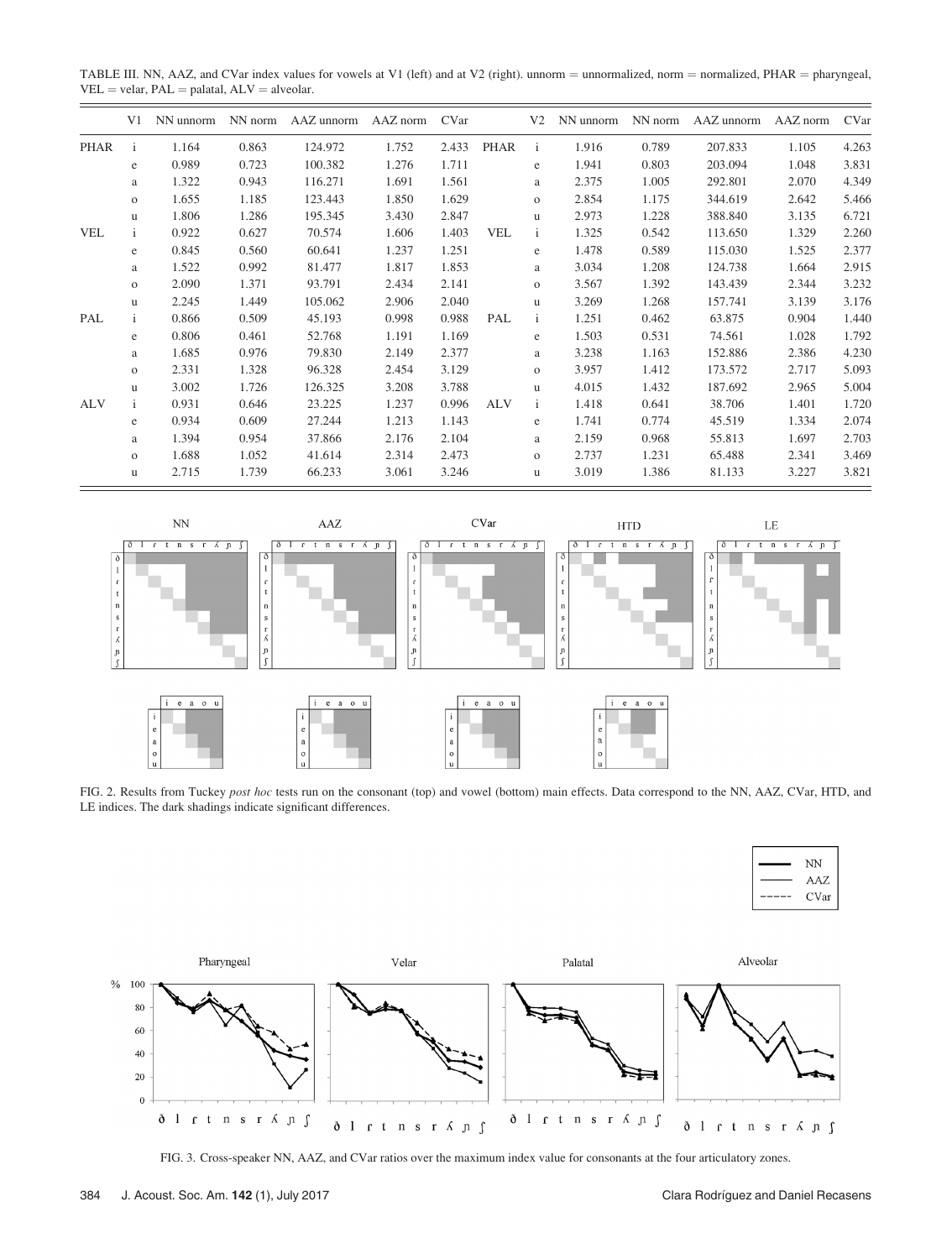<span id="page-7-0"></span>

FIG. 4. Cross-speaker HTD ratios over the maximum index value for consonants (top) and vowels at V1 and at V2 (bottom).

other dentoalveolars than to palatals (i.e., they differ significantly from  $[\Lambda, \int]$  though not from  $[\eta]$  nor from  $[\eta, \eta, t, n]$ ) and therefore do not occupy an intermediate position between palatal and non-palatal consonants. On the other hand, [p] is somewhat more variable and thus less resistant than  $[\Lambda, \Pi]$  which is not consistent with data for the other indices and the predictions from the DAC model.

A similar scenario arises at the different articulatory zones (the LE data yielded a significant consonant  $\times$  zone interaction;  $F(27, 156) = 1.98$ ,  $p < 0.01$ ). Thus, as shown in Fig. 5, consonant-dependent differences at the velar and pharyngeal zones were relatively small and turned out to be non-significant in the case of the LE method and to a large extent MI as well. Differences at the palatal zone were also



FIG. 5. Cross-speaker MI and LE ratios over the maximum index value for consonants at the four articulatory zones. Separate MI values are given for V1 and V2.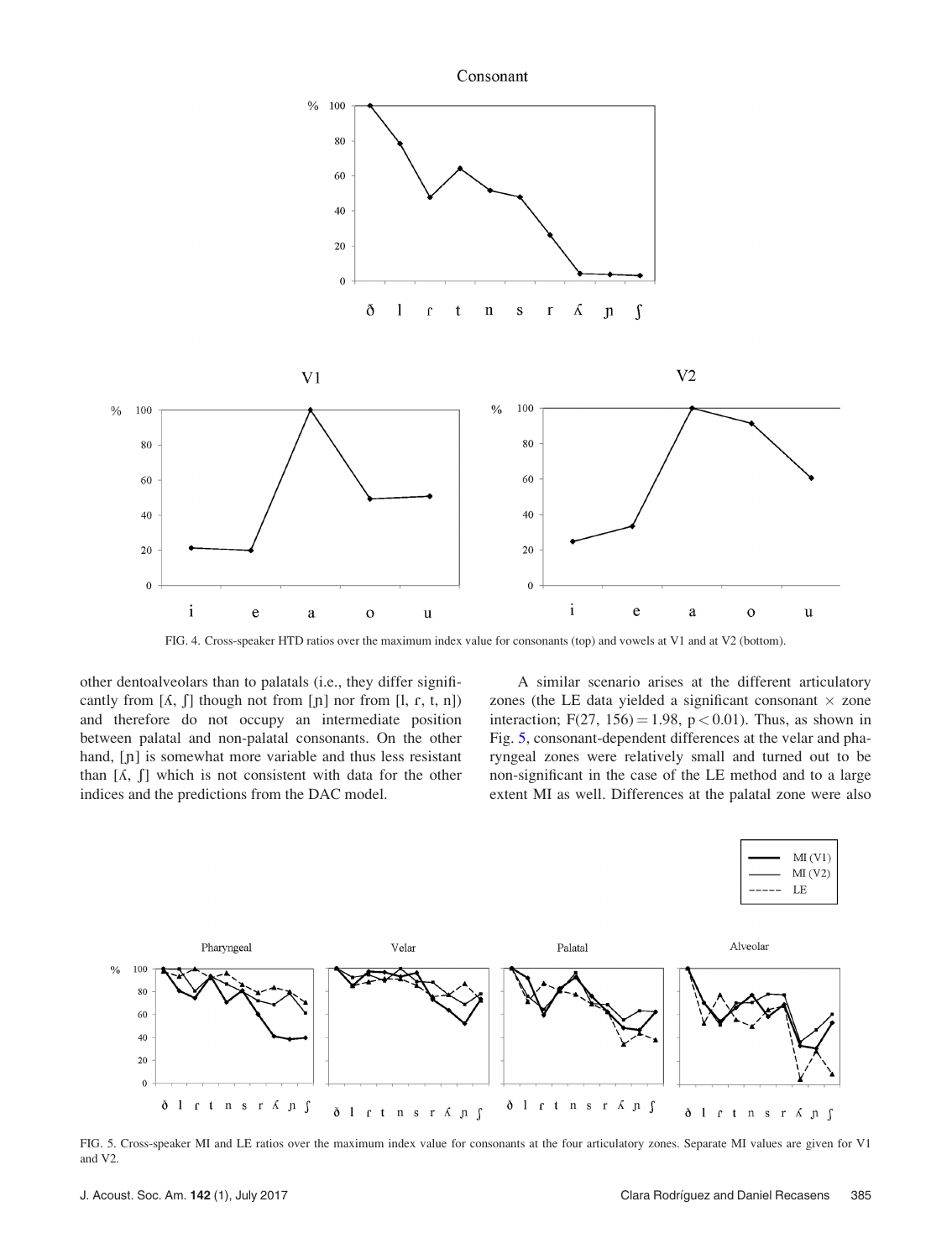<span id="page-8-0"></span>smaller than expected and, in the case of LE, only achieved significance for  $[\delta]$  vs  $[\Lambda, \eta, \int]$  and for  $[\Gamma]$  vs  $[\Lambda, \int]$ ; moreover, contrary to the initial expectations, the MI value for  $\lfloor \frac{\rho}{\epsilon} \rfloor$ at this articulatory zone was as low as that for [r] and lower than that for [s]. Also at the alveolar zone [s, r] were not clearly distinguished from the other dentoalveolar consonants (post hoc tests for the LE data at this articulatory region yielded significant differences between  $[\delta, r, s, r]$  and  $[\Lambda, \eta, \Pi)$ .

# B. Vowels

LMM tests run on the vowel data yielded a significant main vowel effect in the case of all three methods NN, AAZ and CVar (F(4, 156) = 144.02,  $p < 0.001$ ; F(4, 156) = 80.59,  $p < 0.001$ ; F(4, 156) = 53.04,  $p < 0.001$ ). As shown by results from the post hoc tests displayed in Fig. [2](#page-6-0) (bottom, three left graphs) and the proportions plotted in Fig. 6, coarticulatory resistance across zones decreases in the progression [i, e] (least variable, most resistant) >  $[a]$  >  $[o]$  >  $[u]$ (most variable, least resistant). This scale is largely in accordance with the initial prediction that palatal vowels ought to allow least coarticulation and back labials the greatest amount. Moreover, a joint inspection of the graphs displayed in Fig. 6 reveals that differences in coarticulatory resistance among vowels obtained with the three different methods are in closer agreement at the palatal zone than at the other articulatory zones. The presence of higher index values for NN than for AAZ at the pharyngeal and velar zones appears to be due to an overestimation of large point-to-point distances for specific pairs of splines.

Statistical tests run on the data for the NN and CVar methods yielded a significant vowel  $\times$  zone interaction  $(F(12, 156) = 4.48, p < 0.001; F(12, 156) = 5.94, p < 0.001),$  which was associated with more coarticulatory variability and thus less coarticulatory resistance for palatal vowels, and a smaller contrast between [i, e] and [a], at the pharyngeal zone than at the other zones. There also was a main effect of position for CVar  $(F(4, 156) = 204.3, p < 0.001)$ and a significant vowel  $\times$  position interaction for NN (F(4,  $156$ ) = 3.32, p < 0.01) and CVar (F(4, 156) = 2.98, p < 0.02) which, as shown by the proportions for V1 and V2 in Fig. 6, were related to more contextual variability and thus less coarticulatory resistance for [a, o, u] at V2 than at V1. This positional effect was related to greater differences in tongue body configuration as a function of palatal vs non-palatal consonants at V2 than at V1.

Results obtained with HTD differ from those obtained with NN, AAZ and CVar in that the former method yielded greater variability and thus less coarticulatory resistance for [a] than for [o, u] (see Fig. [4,](#page-7-0) bottom). As referred to in the Introduction, a very large polygon area for the low vowel in this case follows from the tongue dorsum y maxima in the context of dentoalveolar consonants being located near the alveolar zone and thus too much dependent on the tongue front raising gesture for these contextual consonants. In agreement with this scenario, results from the *post hoc* tests run on the HTD index values for vowels reveal no significant differences between [a] and [o, u], between the two back rounded vowels nor between [i, e] and [u] (see Fig. [2](#page-6-0), bottom rightmost graph).

#### IV. DISCUSSION

The paper has tested the efficiency of several methods for computing the degree of lingual coarticulatory resistance at several articulatory zones using lingual spline data for 10



FIG. 6. Cross-speaker NN, AAZ, and CVar ratios over the maximum index value for vowels at the four articulatory zones. Separate index values have been plotted for V1 (top) and V2 (bottom).

 $NN$ AAZ CVar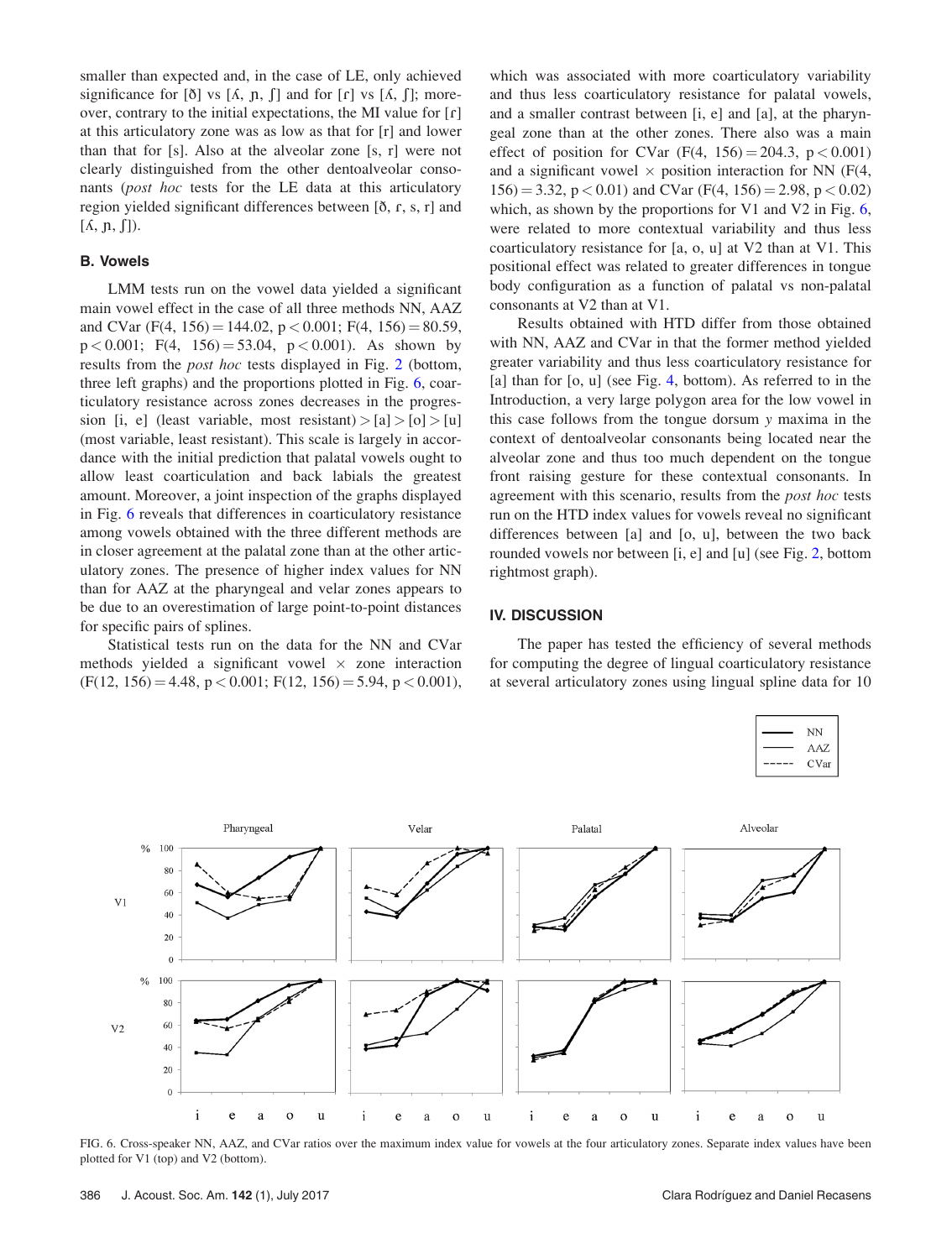<span id="page-9-0"></span>

FIG. 7. LE regression slopes for the consonants  $[\delta]$ ,  $[s]$ ,  $[r]$ , and  $[\n\mathfrak{p}]$  at the palatal zone according to speaker DR. Tongue dorsum position distances from the origin are given for different contextual vowels both at the midpoint of the consonant (Y axis) and at the midpoint of V2 (X axis).

front lingual consonants and five vowels of Catalan recorded in symmetrical VCV sequences.

NN, AAZ, and CVar turned out to distinguish consonants and vowels somewhat more accurately than HTD, LE, and MI. Results for the three former methods were generally consistent with the DAC model of coarticulation in that coarticulatory resistance diminishes in the progression  $[\Lambda, \, \mathsf{n}, \, \mathsf{f}]$ (least variable, most resistant) > [s, r] > [l, r, t, n] > [ $\delta$ ] (most variable, least resistant) and [i, e] (most resistant)  $>$  [a]  $>$  [o, u] (least resistant). Moreover, AAZ turned out to do somewhat better than NN and CVar in setting in contrast extreme coarticulatory resistance values for specific consonants and vowels at the rear of the vocal tract.

It was also found that LE and MI are better predictors of coarticulatory resistance for consonants which are most and least resistant than for those which show intermediate degrees of coarticulatory resistance (i.e., [s, r]). The presence of similar degrees of coarticulatory resistance for [s, r] and the other dentoalveolars did not conform to the initial expectations. Moreover, in comparison to NN, AAZ and CVar, LE and MI yielded a smaller distance between the coarticulatory resistance values for dentoalveolars and palatals.

LE slopes for consonants exhibiting high, low and intermediate coarticulatory resistance values will be presented next in order to explore why LE and MI behave the way they do. Highest LE slope values occur for consonants allowing much V-to-C coarticulation and exerting little C-to-V coarticulation, as for [ð]; indeed, the regression slope for the tongue dorsum data at the palatal zone for this consonant plotted in Fig. 7 (top left graph) approaches 1 since the tongue dorsum position both at the consonant and vowel periods is much higher and more anterior in the context of palatal vowels than in the context of low and back rounded vowels. On the other hand, slope values for palatal consonants are close to zero since, as shown by the tongue dorsum data for  $[n]$  in the bottom right graph of the same figure, these consonants block vowel coarticulation most and exert the strongest effect on vowels; in this particular case, there are essentially no vowel-dependent differences in tongue dorsum position at the consonant and the position values at the vowel midpoint are much closer to each other than those for [ð] and conform to no obvious vowel pattern.

Regarding consonants with intermediate degrees of coarticulatory resistance, the more common scenario is exemplified by the regression slopes for [s] and [r] in Fig. 7 (top right and bottom left graphs). The slopes in question are flatter than for  $\delta$  and steeper than for  $\lceil \eta \rceil$  since V-to-C coarticulation is less than for the dental and greater than for the palatal while C-to-V coarticulation is greater than for [ð] and less than for [n]. The reason why the LE (and presumably MI) index values for consonants like [s] turn out to be higher than expected appears to be due to the fact that, given that the C-to-V effects exerted by this consonant are not too large and in spite of the corresponding V-to-C effects being relatively small, the vowel-dependent differences in tongue dorsum position occurring during the consonant and the vowel are essentially the same  $([i] > [e] > [a, o, u])$  and thus still relatively highly correlated. The reason for this outcome is that LE and MI evaluate the relationship between coarticulatory resistance and coarticulatory aggression, i.e., the extent to which consonants affect vowels during the vowel period, and therefore do not provide direct measures of coarticulatory resistance. Therefore, regression values between the two dimensions are prone to reflect coarticulatory resistance for consonants which are maximally and minimally resistant but not for consonants showing intermediate resistance degrees.

The initial goal of this investigation was to come up with a set of index methods for computing coarticulatory resistance for consonants and vowels in dialectal studies using ultrasound data. In view of the results obtained, the most accurate methods appear to be NN, AAZ, and CVar. In spite of using different algorithms, all three methods yield similar results, which are in accordance with the initial predictions of the DAC model, since are based on a point-by-point data evaluation of coarticulatory variability. Moreover, AAZ accounts better than NN and CVar for the consonant- and vowel-dependent